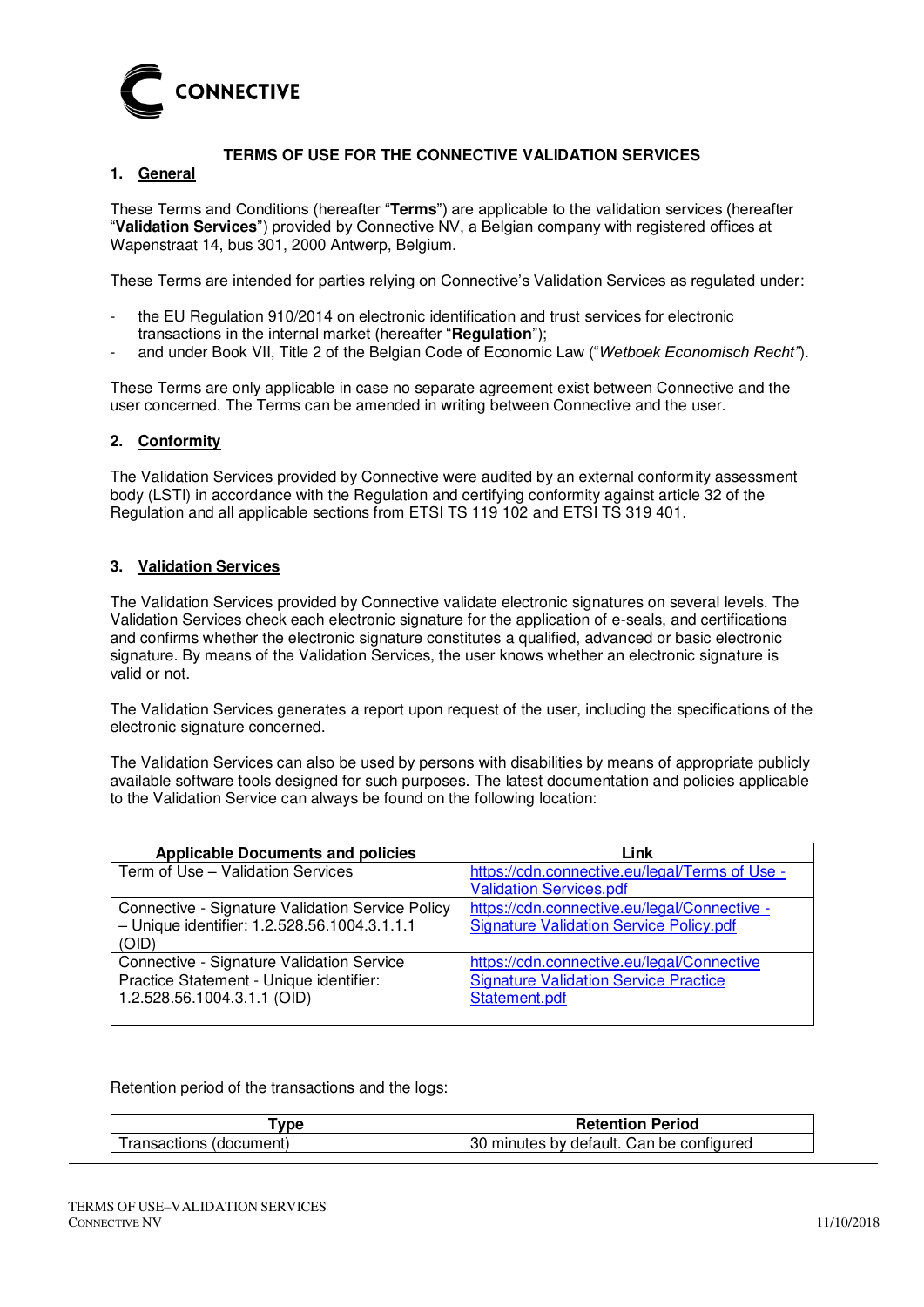

| Transaction (validation report) | Not stored  |
|---------------------------------|-------------|
| Application logs                | 365 days    |
| Audit logs                      | 365<br>davs |

## **4. Availability of the Validation Services**

Connective shall use its best efforts to ensure an availability of the Validation Services of 99.5%, during Business Days. (Business Day means a normal working day from 8.30 am to 5.30 pm CET from Monday to Friday excluding Belgian holidays).

## **5. Limitation of use of the Validation Services and subscriber obligations**

The Validation Services may only be used by users which have explicit consent of Connective (or by Connective's partners) to do so, and to the extent as set out in these Terms or any other applicable documentation that was made available to the user. The Validation Services may only be used in relation to certificates, e-seals and electronic signatures which are recognised by Connective.

In case a certificate, e-seal or electronic signature was not recognised when using the Validation Services, an error message will pop up. Such error message shall in no way constitute a statement from Connective in respect of the validity of the electronic signature, certificate or e-seal concerned.

Subscribers are obliged to maintain confidentiality of passwords and applicable credentials to use the Validation Services and promptly communicate Connective any circumstance raising suspicion or risk of them being compromised.

## **6. Liability**

Connective shall be liable for damage caused intentionally or negligently to any natural or legal person due to a failure to comply with the obligations under the Regulation, under the condition that the user of the Trust Services uses the Trust Services as set out in these Terms or any other relevant documentation that was made available to them by Connective.

The burden of prove in respect of any damages, shall be as set out in article 13 of the Regulation.

#### **7. Governing Law and Jurisdiction**

These Terms are governed by and construed in accordance with the laws of Belgium and are submitted to the exclusive jurisdiction of the competent courts of Antwerp, department Antwerp.